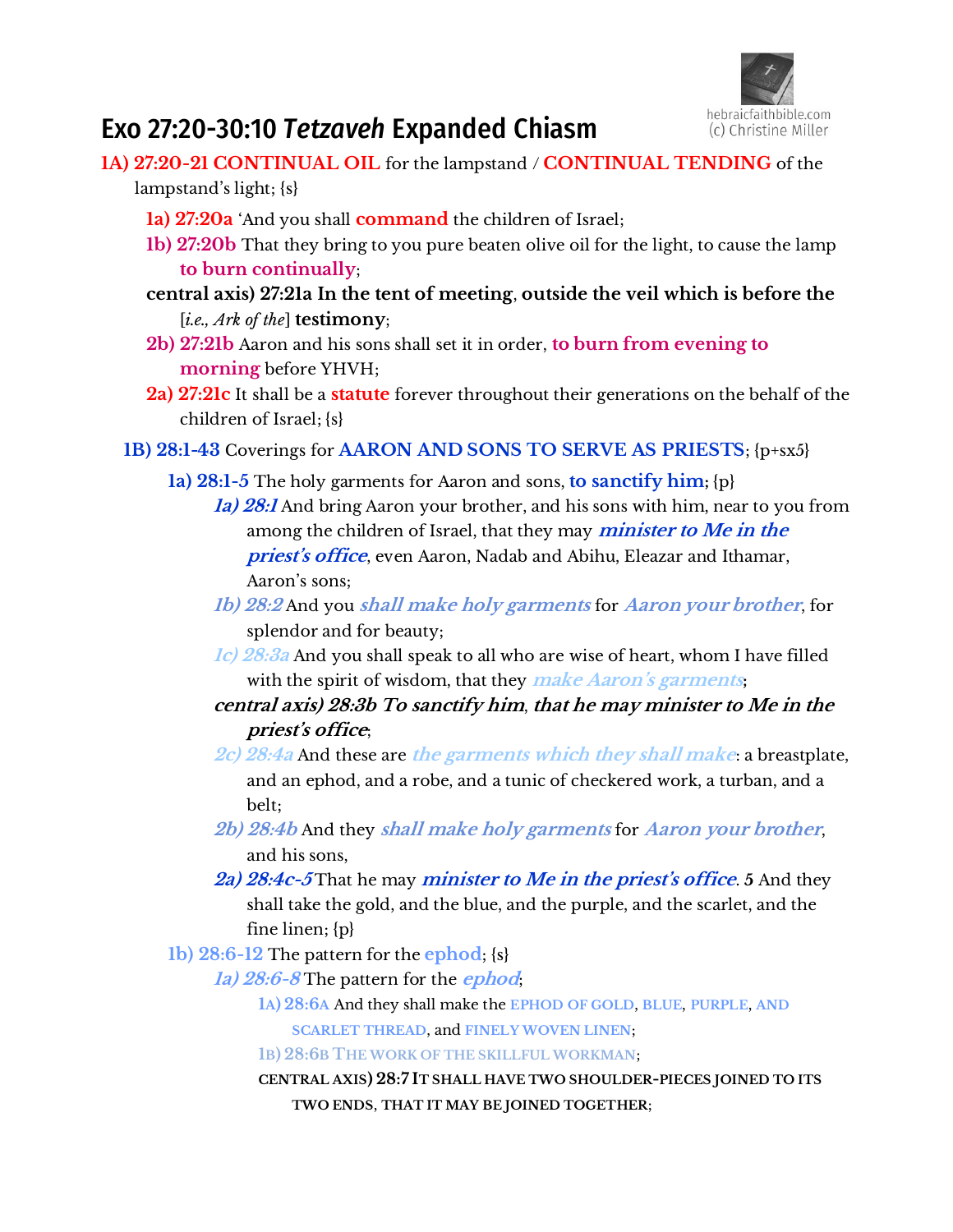- **2B) 28:8A** And the **SKILLFULLY WOVEN** band, which is on it, with which to gird it on, shall be of the same **WORKMANSHIP**;
- **2A) 28:8B OF GOLD**, **BLUE**, **PURPLE**, **AND SCARLET THREAD**, and **FINELY WOVEN LINEN**;
- **1b) 28:9a** And you shall take **two onyx stones**;
- **1c) 28:9b-10a** And **engrave on them the names of the children of Israel**:

**10** six of their names on the one stone, and the names of the six that remain on the other stone;

## **central axis) 28:10b In the order of their birth**;

- **2c) 28:11** With the work of an engraver in stone, like the engravings of a signet, you shall **engrave the two stones**, **according to the names of the children of Israel**. You shall set them in settings of gold;
- **2b) 28:12a** And you shall put the **two stones**;
- **2a) 28:12b-d** Memorial stones on the **ephod**;

## **CENTRAL AXIS) 28:12C AND AARON SHALL BEAR THEIR NAMES BEFORE YHVH**;

**2A) 28:12D** On his two **SHOULDERS AS A MEMORIAL**; {s}

- **1c) 28:13-14** The pattern for the **chain and settings of gold;** {s}
	- **1a) 28:13** And you shall make **settings** of gold;

**1b) 28:14a** And two **chains** of pure gold;

## **central axis) 28:14b Of plaited thread you shall make them**, **of entwined work**;

**2b) 28:14c** And you shall put the entwined **chains**;

**2a) 28:14d** On the **settings**; {s}

**2c) 28:15-30** The pattern for the **breastplate;** {s}

- **1a) 28:15a** And you shall make a **breastplate of judgment**;
- **1b) 28:15b-16** The work of **the skillful workman**; **like the work of the ephod** you shall make it: of gold, of blue, and purple, and scarlet, and finely woven linen, you shall make it. **16** Four-square it shall be and double:

a span shall be its length, and a span its breadth;

**1c) 28:17a** And you shall set in it **settings** of **stones**;

- **central axis) 28:17b-20a Four rows of stones**: **a row of carnelian**, **topaz**, **and emerald shall be the first row**; **18 and the second row a garnet**, **<sup>a</sup> sapphire**, **and a diamond**; **19 and the third row a jacinth**, **an agate**, **and an amethyst**; **20 and the fourth row an aquamarine**, **and an onyx**, **and a jasper**;
- **2c) 28:20b-21** They shall be enclosed in gold in their **settings**. **21** And the **stones** shall be according to the names of the children of Israel, twelve,

**<sup>1</sup>A) 28:12B** On the **SHOULDER-PIECES** of the **EPHOD AS MEMORIAL STONES** for the children of Israel;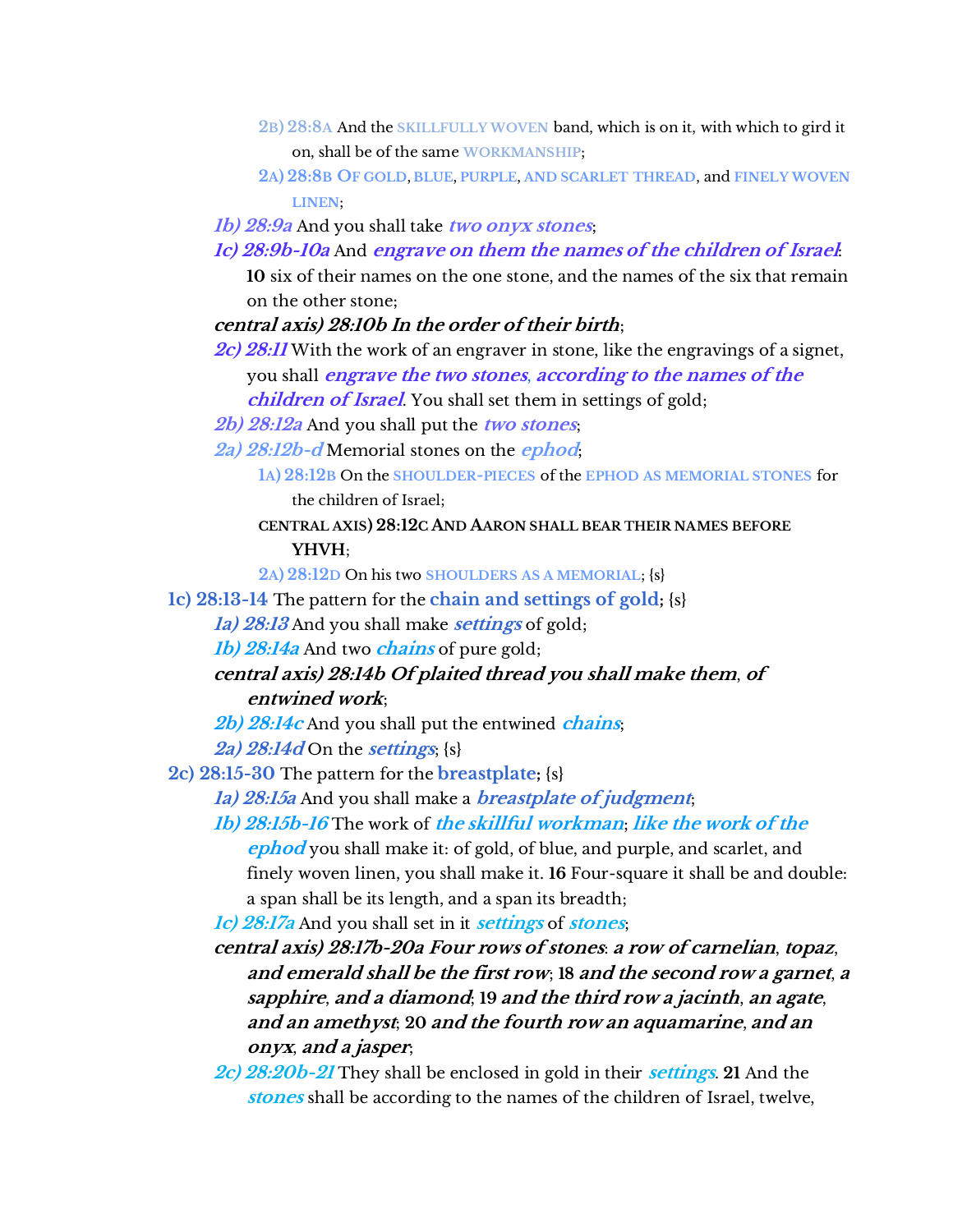according to their names; like the engravings of a signet, every one according to his name, they shall be for the twelve tribes;

- **2b) 28:22-28** Binding **the breastplate by its rings** on the **skillfully woven band of the ephod**;
	- **1A) 28:22-25A** And you shall make on the breastplate plaited chains of entwined work of pure gold. **23** And you shall make on **THE BREASTPLATE TWO RINGS OF GOLD**, and shall put the two rings on the two ends of the breastplate. **24** And you shall put the two entwined chains of gold on the two rings at the ends of the breastplate. **25** And the other two ends of the two entwined chains you shall put on the two settings;
	- **1B) 28:25B** And put them on **THE SHOULDER PIECES OF THE EPHOD**, **IN ITS FRONTPIECE**;
	- **1C) 28:26A** And you shall make **TWO RINGS OF GOLD**;
	- **CENTRAL AXIS) 28:26B AND YOU SHALL PUT THEM ON THE TWO ENDS OF THE BREASTPLATE**, **ON ITS EDGE**, **WHICH IS TOWARD THE INNER SIDE OF THE EPHOD**;
	- **2C) 28:27A** And you shall make **TWO RINGS OF GOLD**;
	- **2B) 28:27B** And shall put them on the **TWO SHOULDER PIECES OF THE EPHOD** underneath, **IN ITS FRONTPIECE**, close by its coupling;
	- **2A) 28:27C-28** Binding **THE BREASTPLATE BY ITS RINGS**;

**1a) 28:27c** Above the **skillfully woven band of the ephod**;

**central axis) 28:28a And they shall bind the breastplate by its rings to the rings of the ephod with a thread of blue**;

**2a) 28:28b** That it may be on the **skillfully woven band of the ephod**, and that the breastplate be not loosed from the ephod;

- **2a) 28:29-30** The **breastplate of judgment**;
	- **1A) 28:29** And Aaron shall bear the names of the children of Israel in the **BREASTPLATE OF JUDGMENT** on his heart, when he goes into the Holy Place; for a memorial before YHVH continually;
	- **CENTRAL AXIS) 28:30A AND YOU SHALL PUT IN THE BREASTPLATE OF JUDGMENT THE URIM AND THE THUMMIM**; **AND THEY SHALL BE ON AARON'S HEART**, **WHEN HE GOES IN BEFORE YHVH**;
	- **2A) 28:30B** And Aaron shall bear the **JUDGMENT** of the children of Israel on his heart before YHVH continually; {s}

**2b) 28:31-35** The pattern for the **robe of the ephod**; {s}

**1a) 28:31-32** And you shall make the **robe of the ephod** all of blue. **32** And it shall have a hole for the head in its midst; it shall have a binding of woven work round about its hole, as if it were the hole of a coat of mail, that it is not rent;

**1b) 28:33a** And **on its skirts**;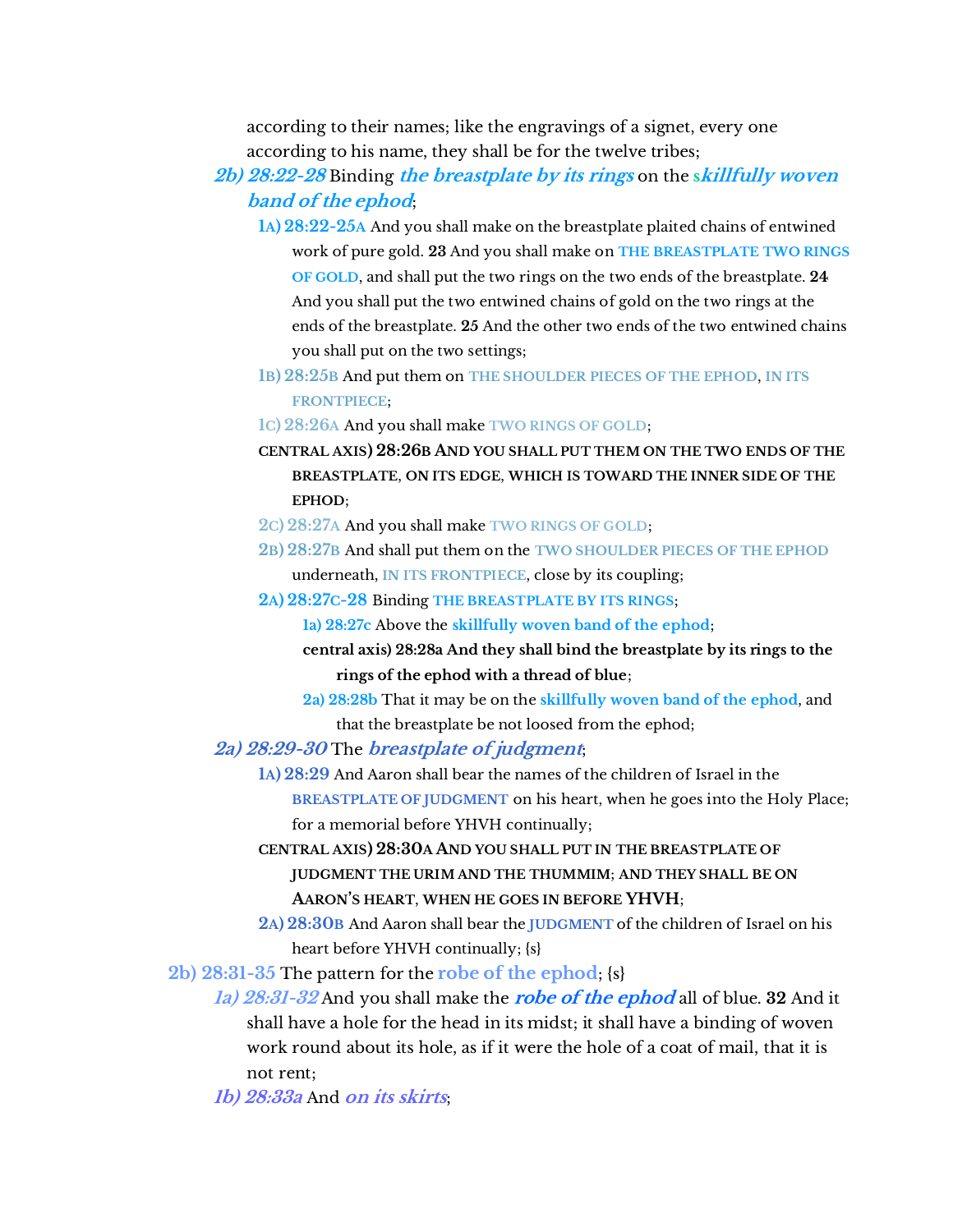## **central axis) 28:33b-34a You shall make pomegranates of blue**, **and of purple**, **and of scarlet**, **round about its skirts**; **and bells of gold between them round about**: **34 a golden bell and a pomegranate**, **<sup>a</sup> golden bell and a pomegranate**;

**2b) 28:34b On the skirts** of the robe round about;

**2a) 28:35** And **it shall be on Aaron** to minister; and its sound shall be heard when he goes in to the Holy Place before YHVH, and when he comes out, so that he does not die; {s}

**2a) 28:36-43** The crown, tunic, turban, belt, breeches for Aaron and sons, **to consecrate them**; {s}

**1a) 28:36-38 Aaron shall bear the iniquity** in the holy things;

**1A) 28:36** And you shall make a plate of pure gold, and engrave on it, like the engravings of a signet: **HOLY TO YHVH**;

**1B) 28:37-38A** And you shall put it on a thread of blue, and it shall be on the turban; on the forefront of the turban it shall be. **38** And **IT SHALL BE ON AARON'S FOREHEAD**;

**CENTRAL AXIS) 28:38B AND AARON SHALL BEAR THE INIQUITY COMMITTED IN THE HOLY THINGS**, **WHICH THE CHILDREN OF ISRAEL SHALL HALLOW**, **EVEN IN ALL THEIR HOLY GIFTS**;

**2B) 28:38C** And **IT SHALL ALWAYS BE ON HIS FOREHEAD**;

**2A) 28:38D** That they may be **ACCEPTED BEFORE YHVH**;

**1b.1) 28:39-41a** And you shall weave the tunic in checker work of fine linen, and you shall make a turban of fine linen, and you shall make a belt, the work of the weaver in colors. **40** And for Aaron's sons you shall make tunics, and you shall make for them belts, and turbans you shall make for them, for splendor and for beauty. **41** And **you shall put them on Aaron** your brother, **and on his sons** with him;

**1b.2) 28:41b** And shall anoint them, and consecrate them, and sanctify them, that *they may minister* to Me in the priest's office;

**central axis) 28:42 And you shall make them linen breeches to cover the flesh of their nakedness**; **from the loins even to the thighs they shall reach**;

**2b.1) 28:43a** And **they shall be on Aaron**, **and on his sons**;

**2b.2) 28:43b** When they go in to the tent of meeting, or when they come near to the altar **to minister** in the Holy Place;

**2a) 28:43c** That **they bear not iniquity**, and die; it shall be a statute for ever for him and for his seed after him; {s}

**CENTRAL AXIS) 29:1A AND THIS IS THE THING THAT YOU SHALL DO TO THEM TO HALLOW THEM**, **TO MINISTER TO ME IN THE PRIEST'S OFFICE**;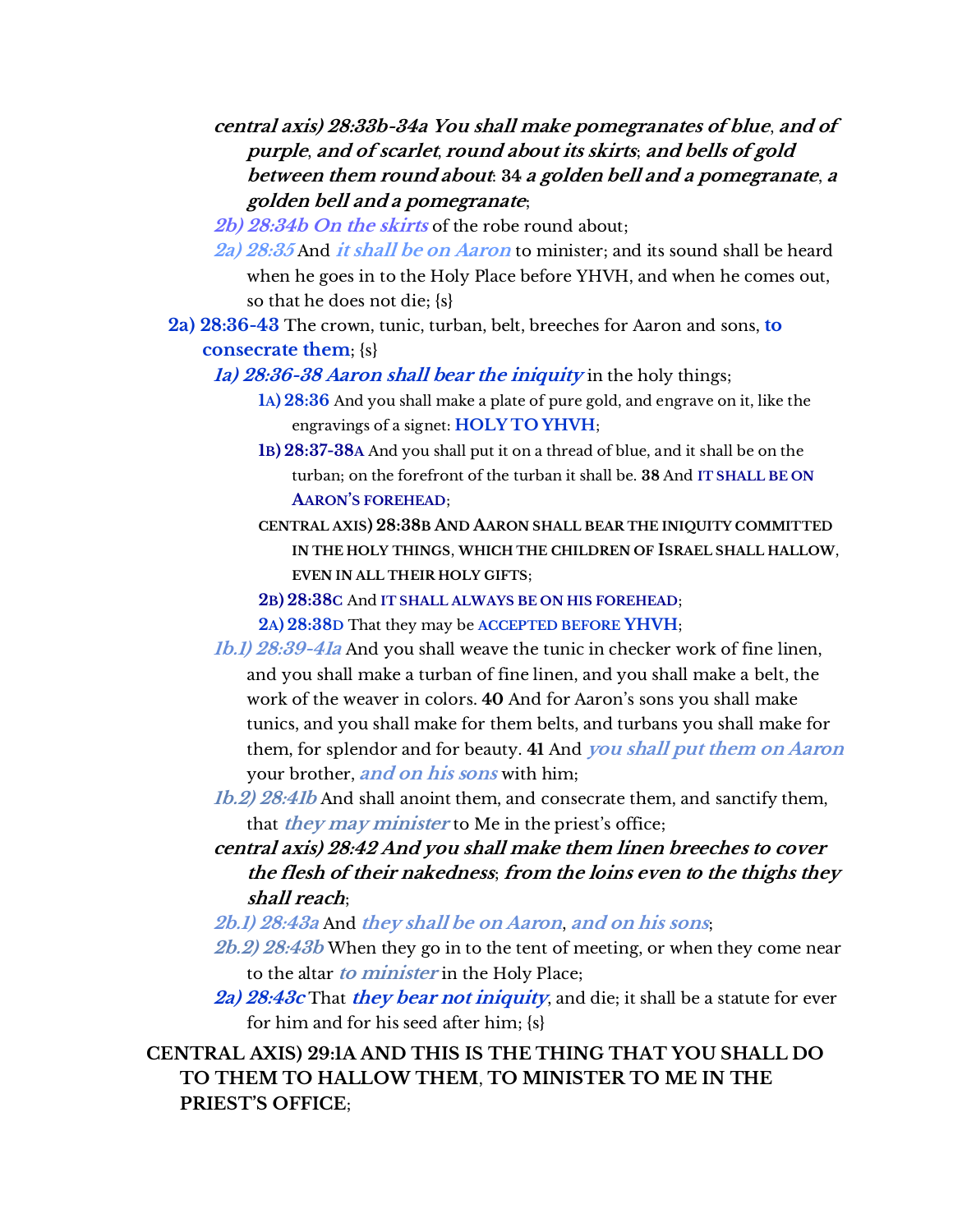- **2B) 29:1B-37** Instructions for the consecration of **AARON AND SONS TO SERVE AS PRIESTS**; {s}
	- **1a) 29:1b** The bull and two **rams**, and the **bread that is in the basket**;

**1a) 29:1b** Take one young **bull and two rams** without blemish; **central axis) 29:2-3a And unleavened bread**, **and cakes unleavened mingled with oil**, **and wafers unleavened spread with oil**; **of fine wheat flour you shall make them**. **3 And you shall put them into one basket**, **and bring them in the basket**;

**2a) 29:3b** With the **bull and the two rams**;

- **1b) 29:4-9** And Aaron and his sons you shall bring to the door of the tent of meeting, and shall wash them with water. **5** And you shall take the **garments**, and put on Aaron the tunic, and the robe of the ephod, and the ephod, and the breastplate, and gird him with the skilfully woven band of the ephod. **6** And you shall set the turban on his head, and put the holy crown on the turban. **7** Then you shall take the anointing oil, and pour it on his head, and anoint him. **8** And you shall bring his sons, and put tunics on them. **9** And you shall gird them with belts, Aaron and his sons, and bind turbans on them; and they shall have the priesthood by a perpetual statute; and you shall **consecrate** Aaron and his sons;
- **1c.1) 29:10-14** And you shall bring the bull before the tent of meeting; and Aaron and his sons shall lay their hands on the head of the bull. **11** And you shall kill the bull before YHVH, at the door of the tent of meeting. **12** And you shall take of the blood of the bull, and **put it on the horns of the altar with your finger**; and you shall pour out all the remaining blood at the base of the altar. **13** And you shall take all the **fat that covers the inward parts**, and the **lobe above the liver**, and the **two kidneys**, and the **fat that is on them**, and make them smoke on the altar. **14** But the flesh of the bull, and its skin, and its dung, you shall burn with fire outside the camp; it is a sin offering;
- **1c.2) 29:15-18** You shall also take the one ram; and Aaron and his sons shall lay their hands upon the head of the ram. **16** And you shall slay the ram, and you shall take its blood, and dash it round about against the altar. **17** And you shall cut the ram into its pieces, and wash its inward parts, and its legs, and put them with its pieces, and with its head. **18** And you shall make the whole ram **smoke upon the altar**; it is a **burnt offering** to YHVH; it is **a sweet aroma**, an **offering made by fire to YHVH**;
- **2c.1) 29:19-22** And you shall take the other ram; and Aaron and his sons shall lay their hands on the head of the ram. **20** Then you shall kill the ram, and take of its blood, and **put it on the tip of the right ear of Aaron**, and on the tip of the right ear of his sons, and **on the thumb of their right hand**, and **on the great toe of their right foot**, and dash the blood against the altar round about. **21** And you shall take of the blood that is on the altar, and of the anointing oil, and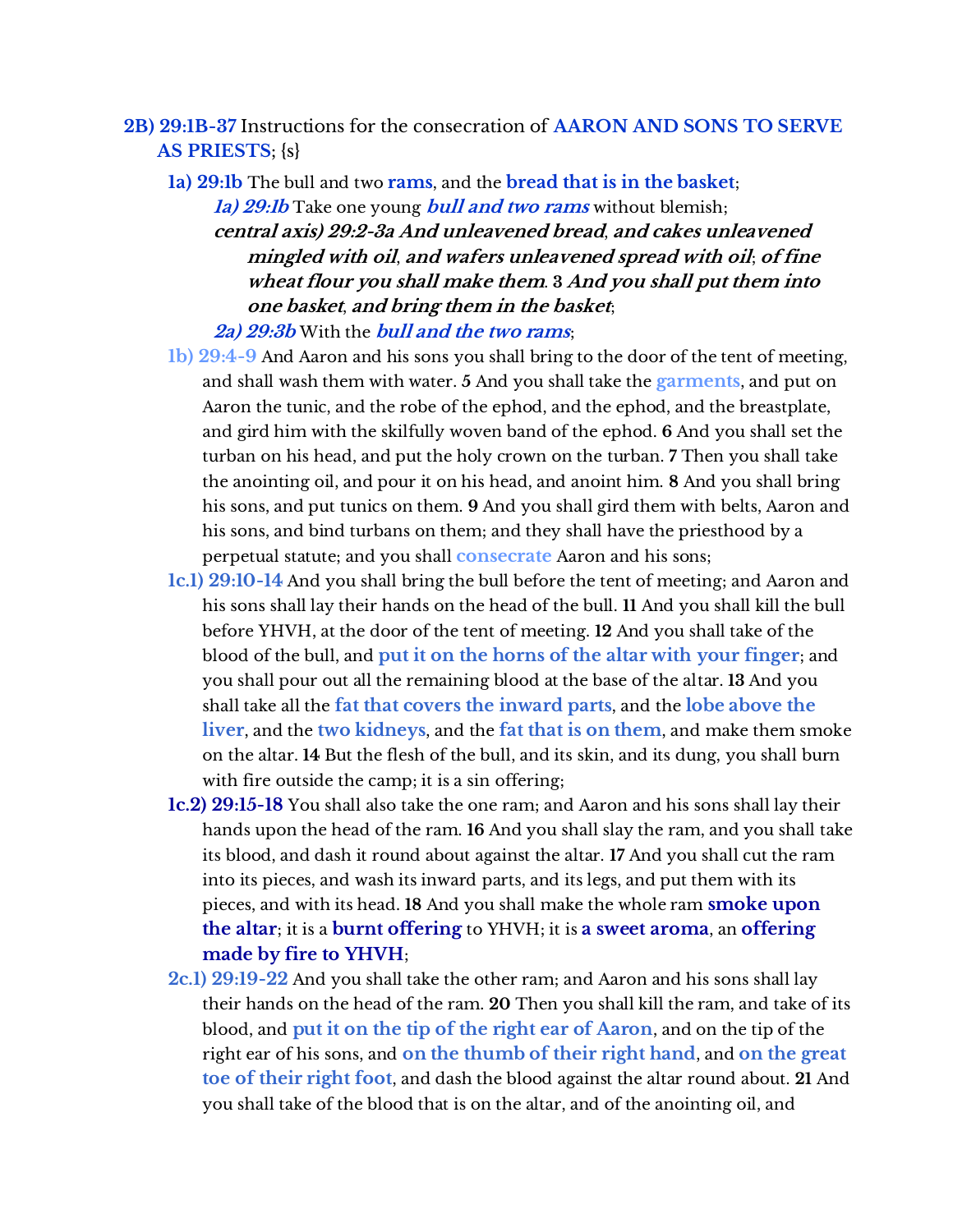sprinkle it on Aaron, and on his garments, and on his sons, and on the garments of his sons with him; and he and his garments shall be hallowed, and his sons and his sons' garments with him. **22** Also you shall take of the ram the fat, and the fat tail, and the **fat that covers the inward parts**, and the **lobe of the liver**, and the **two kidneys**, and the **fat that is upon them**, and the right thigh; for it is a ram of consecration;

## **2c.2) 29:23-28** The **burnt offering made by fire to YHVH**;

- **1a) 29:23-24** And one loaf of bread, and one cake of oiled bread, and one wafer, out of the basket of unleavened bread that is before YHVH. **24** And you shall put the whole in the hands of Aaron, and in the hands of his sons; and shall wave them for a **wave offering** before YHVH;
- **central axis) 29:25 And you shall take them from their hands**, **and make them smoke on the altar on the burnt offering**, **for a sweet aroma before YHVH**; **it is an offering made by fire to YHVH**;
- **2a) 29:26-28** And you shall take the breast of Aaron's ram of consecration, and wave it for a **wave offering** before YHVH; and it shall be your portion. **27** And you shall sanctify the breast of the wave offering, and the thigh of the heave offering, which is waved, and which is heaved up, of the ram of consecration, even of that which is Aaron's, and of that which is his sons'. **28** And it shall be for Aaron and his sons as a due for ever from the children of Israel; for it is a heave offering; and it shall be a heave offering from the children of Israel of their sacrifices of peace offerings, even their heave offering to YHVH;
- **2b) 29:29-30** And the **holy garments** of Aaron shall be for his sons after him, to be anointed in them, and **to be consecrated** in them. **30** Seven days shall the son that is priest in his stead put them on, even he who comes into the tent of meeting to minister in the Holy Place;
- **2a) 29:31-37** The **ram** of consecration and the **bread that is in the basket**; {s} **1a) 29:31-33a** And you shall take the ram of consecration, and cook its flesh in a holy place. **32** And Aaron and his sons shall eat the flesh of the ram, and the **bread that is in the basket**, at the door of the tent of meeting. **33** And they shall eat those things with which atonement was made, **to consecrate** and **to sanctify them**;
	- **1b) 29:33b** But a stranger **shall not eat of it**, **because they are holy**;

**central axis) 29:34a And if any of the flesh of the consecration**, **or of the bread**, **remain until the morning**, **then you shall burn the remainder with fire**;

- **2b) 29:34b** It shall **not be eaten**, **because it is holy**;
- **2a) 29:35-37** Seven days **to consecrate and sanctify** Aaron and the altar; {s}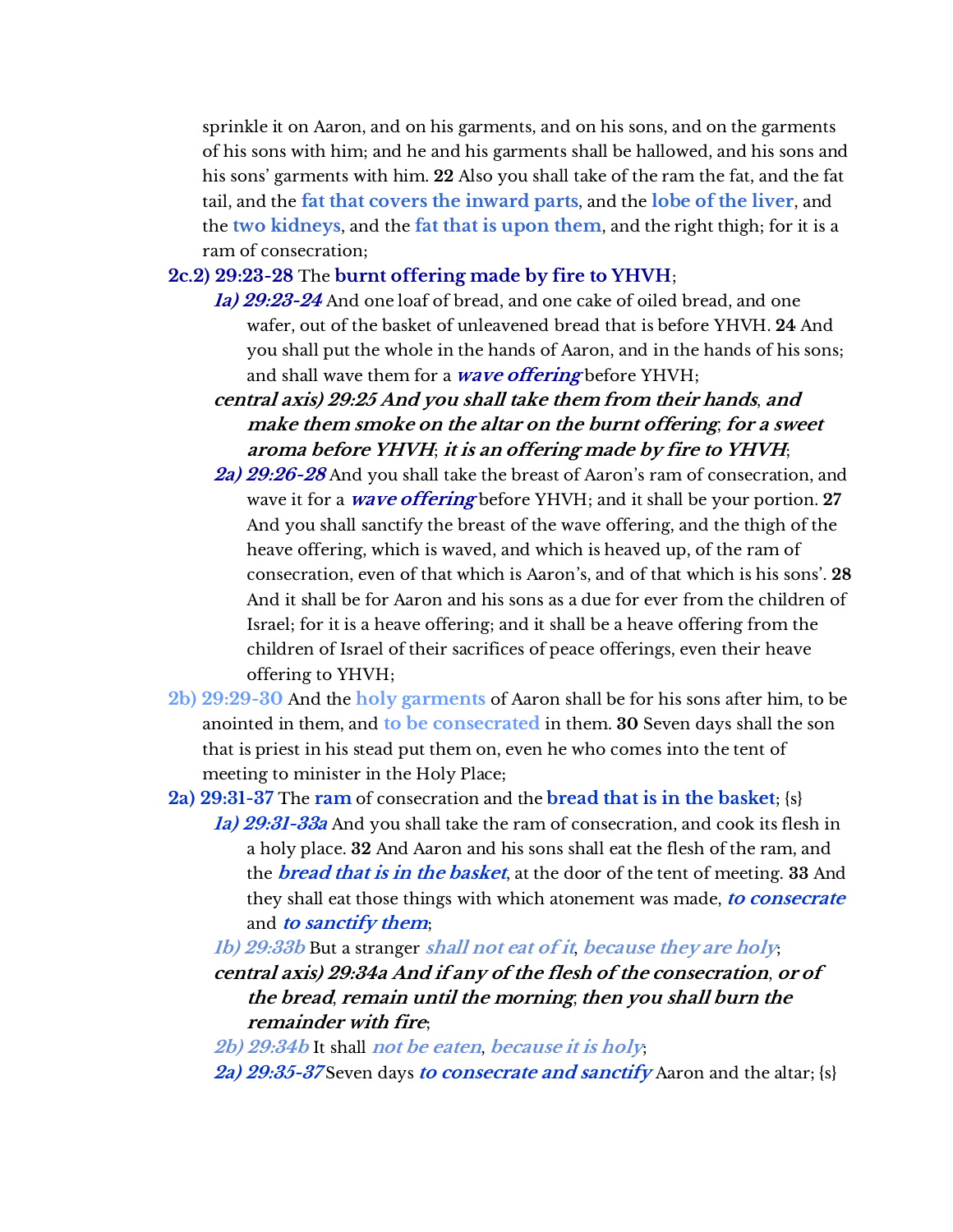**1A) 29:35** And thus you shall do to Aaron, and to his sons, according to all that I have commanded you; **SEVEN DAYS** you shall **CONSECRATE THEM**;

**CENTRAL AXIS) 29:36 AND EVERY DAY YOU SHALL OFFER THE BULL OF SIN OFFERING**, **BESIDES THE OTHER OFFERINGS OF ATONEMENT**; **AND YOU SHALL DO THE PURIFICATION ON THE ALTAR WHEN YOU MAKE ATONEMENT FOR IT**; **AND YOU SHALL ANOINT IT**, **TO SANCTIFY IT**; **2A) 29:37 SEVEN DAYS** you shall make atonement for the altar, and **SANCTIFY IT**; thus shall the altar be most holy; whatever touches the altar shall be holy; {s}

**2A) 29:38-30:10 CONTINUAL BURNT OFFERINGS** for the altar / **CONTINUAL** 

#### **OFFERING** of incense; {p+p}

- **1a) 29:38-42a Continual burnt offerings morning and evening**;
	- **1a) 29:38** Now this is that which you shall offer upon the altar [*i.e., of burnt offering*]: two lambs of the first year day by day **continually**;
	- **1b) 29:39** The one lamb you shall offer **in the morning**; and the other lamb you shall offer **at dusk**;
	- **central axis) 29:40 And with the one lamb** [*i.e., offer*] **a tenth part of an ephah of fine flour mingled with the fourth part of a hin of beaten oil**; **and the fourth part of a hin of wine for a drink offering**;
	- **2b) 29:41** And the other lamb you shall offer **at dusk**, and shall do to it according to the grain offering **of the morning**, and according to its drink offering, for a sweet aroma, an offering made by fire to YHVH;
	- **2a) 29:42** It shall be a **continual burnt offering** throughout your generations at the door of the tent of meeting before YHVH;
- **1b) 29:42b-43a Where I will meet with you**, to speak there to you. **43** And there I will meet with the children of Israel;
- **1c) 29:43b-45** And [*i.e., the tent*] shall be sanctified by My glory. **44** And I will sanctify the tent of meeting, and the altar; Aaron also and his sons will I sanctify, to minister to Me in the priest's office. **45** And **I will dwell among** the children of Israel, and **will be their God**;
- **central axis) 29:46a And they shall know that I am YHVH their God**, **that brought them forth out of the land of Egypt**;
- **2c) 29:46b** That **I may dwell among** them. **I am YHVH their God**; {p}
- **2b) 30:1-6** And you shall make an altar on which to burn incense; of acacia wood you shall make it. **2** A cubit shall be its length, and a cubit its breadth; foursquare it shall be; and two cubits shall be its height; its horns shall be of one piece with it. **3** And you shall overlay it with pure gold, its top, and its sides round about, and its horns; and you shall make for it a crown of gold round about. **4** And two golden rings you shall make for it under its crown, on its two ribs, on the two sides of it you shall make them; and they shall be for places for the poles to bear it. **5** And you shall make the poles of acacia wood, and overlay them with gold; **6** And you shall put it